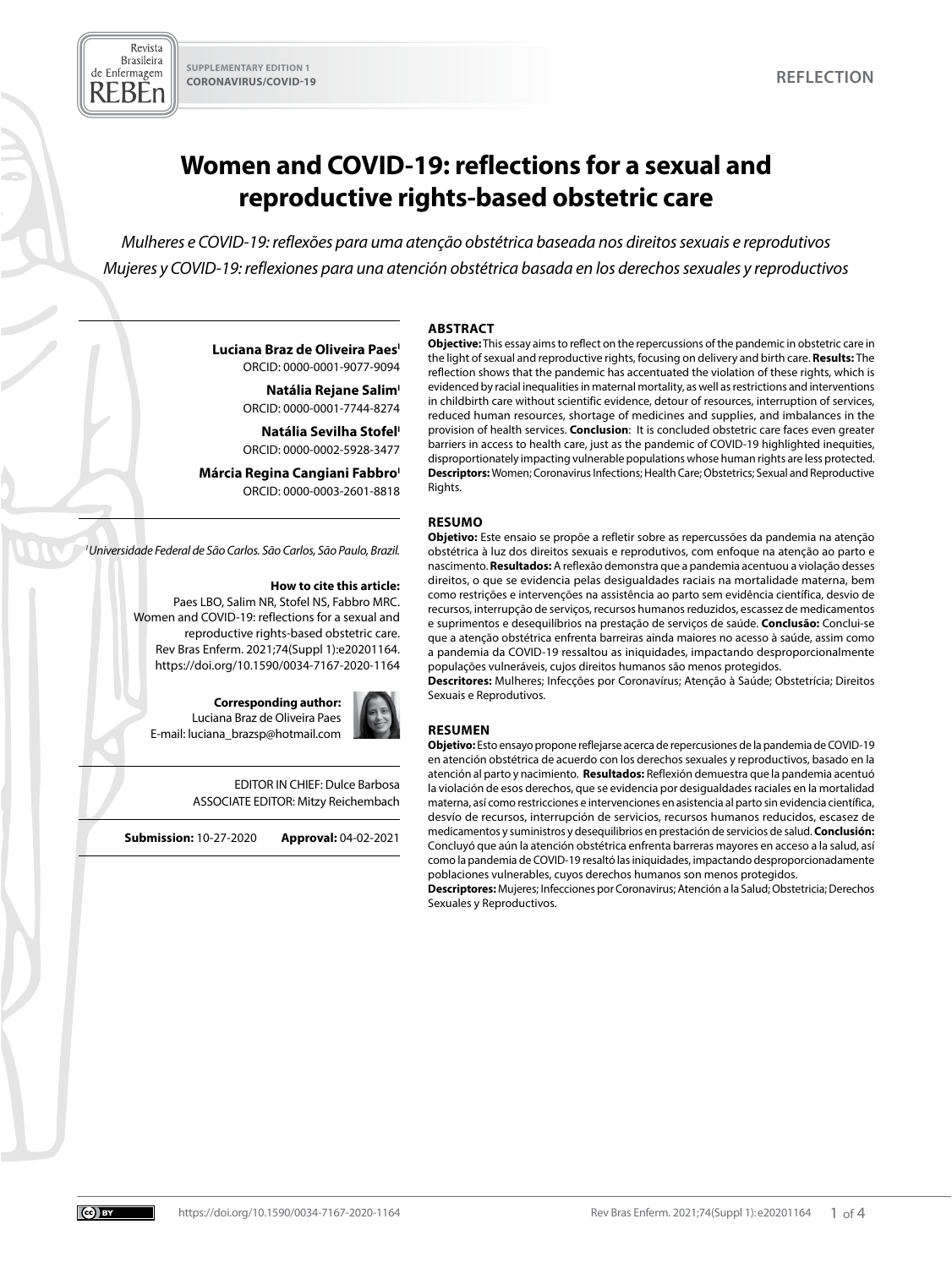## **INTRODUCTION**

The pandemic caused by the novel coronavirus disease (CO-VID-19) was declared a global public health emergency by the World Health Organization (WHO) in December 2019. Women are being disproportionately affected by the consequences of the COVID-19 pandemic - for example, increased gender-based violence as a result of social isolation with their abusive partner. Another reason why there is a greater impact on them is that they are the majority among informal and health care workers. Thus, this health crisis has worsened the inequalities experienced by girls and women and other groups in vulnerable situations<sup>(1)</sup>.

In reproductive health, studies already point to the hypersexualization of women, inequalities regarding the responsibility for child rearing; the detour of resources from routine health services, exacerbating the lack of access to continuity of prenatal care, puerperium, contraception, prevention of sexually transmitted infections, cancer screening; unsafe abortion; among others<sup>(1)</sup>. In addition, situations of obstetric violence are accentuated $(2)$ .

There are deep structures of inequality, which makes the pandemic affect people in different ways, so that its effects and impacts are not equal. In the context of sexual and reproductive health care, the pandemic has made conditions of care even more precarious, which under normal circumstances were already precarious in many countries, with increased risk of life. As evidence of this, one can cite an intersectional feminist approach whose results reveal that the pandemic reinforces racial, class and gender inequalities, as well as the confinement perspective makes groups of people more vulnerable to gender violence<sup>(3)</sup>.

In this sense, there is a need to analyze the effects of the pandemic from a gender perspective, which rescues reproductive rights, understood as human rights that guarantee the individual, free and responsible exercise of sexuality, autonomy over one's body and reproductive choice. Furthermore, reproductive rights must guarantee obstetric care and access to quality care that includes the different dimensions of women's lives<sup>(2)</sup>.

Therefore, this essay aims to reflect on obstetric care in the context of the pandemic of COVID-19 and implications for the guarantee of reproductive rights. To do so, it proposes to problematize the repercussions of the pandemic on women's health care in light of sexual and reproductive rights, focusing on delivery and birth care.

## **Pandemic and mishaps in sexual and reproductive rights**

In the care of women in the gravid-puerperal cycle, the pandemic of COVID-19 directly impacts the violation of human rights. This is because health services around the world, renowned for providing quality maternity care in recent years, are regressing during the pandemic of COVID-19. Some of the restrictions and interventions implemented in childbirth due to this pandemic are not necessary, are not able to limit the contamination of the virus nor have scientific evidence, thus disrespecting human dignity. Therefore, they constitute forms of obstetric violence and result in unnecessary interventions, made without obstetric indication, such as cesarean sections or accelerated and/or instrumental deliveries and the prohibition of the companion in labor $^{(2)}$ .

In this sense, with limited understanding of the effects of COVID-19 during pregnancy, physicians are making uninformed decisions not based on scientific evidence. The medical and academic community should recognize the gaps in knowledge, rather than trying to fill them with speculation<sup>(4)</sup>.

When it comes to newborn care, there is evidence that isolating the newborn, early cord clamping, and restricting breastfeeding can lead to long-term detrimental consequences if applied to the general population<sup>(4)</sup>. Moreover, the isolation of the newborn may hinder infection prevention mechanisms, disrupt their physiology, considering that, when separated from their mothers, they present higher heart and respiratory rates and lower glucose levels than those who are placed in skin-to-skin contact. The separation interferes with breastfeeding and can interrupt the innate immune protection and the benefits of breast milk, impact the construction of the bond, in addition to overloading the health system, because the isolation of mother and baby requires double the resources for the care of the binomial<sup>(5)</sup>.

The WHO guidelines for the clinical management of COVID-19 recommend that all pregnant women, including those with confirmed or suspected coronavirus infection, should have access to woman-centered, respectful, skilled care. In this discussion, the route of delivery should be individualized, and a cesarean section should be performed only when clinically justified-there is no evidence to suggest a contraindication to vaginal delivery. Also, it is indicated to practice skin-to-skin contact, breastfeeding, and co-housing with the continuous presence of the newborn regardless of suspicion, probability, or confirmation of COVID-19. Information about precautions - such as hand washing, wearing a mask if you cough, disinfecting rooms and surfaces - should be part of routine care in maternal health services<sup>(6)</sup>.

In Brazil, maternal deaths as a result of COVID-19 are worrisome. The first survey describing the outcomes of the disease in pregnant and postpartum women, conducted in the period from February 26 to June 18, 2020, shows 978 diagnosed and 124 deaths of pregnant or postpartum women, showing a number 3.4 times higher than the total number of COVID-19-related maternal deaths worldwide. This represents a mortality rate of 12.7% in the Brazilian obstetric population, also higher than the international rates reported so far. This study explains that several factors contribute to high mortality rate in Brazil, such as low quality prenatal care, insufficient resources to manage critical and emergency care, obstetric violence, high rates of caesarean sections. Moreover, another fact is the racial and social disparities in access to maternity services, as evidenced by social determinants, since 71% of maternal deaths were of black women, and 68% of deaths were of women living in the North or Northeast Region<sup>(7)</sup>.

The same study highlights barriers to accessing ventilators and intensive care. It also showed that of 978 positive cases in pregnant or postpartum women, 207 (21.2%) were admitted to the ICU (134 recovered cases and 73 fatal cases), 22.6% of the women who died were not admitted to the ICU, only 64% were on invasive ventilation, and no ventilatory support was offered in 14.6% of all fatal cases, while the remaining 21.4% received only non-invasive ventilation $(7)$ .

Therefore, in addition to the negative repercussions on obstetric care, another study evidenced that there is a disproportionate racial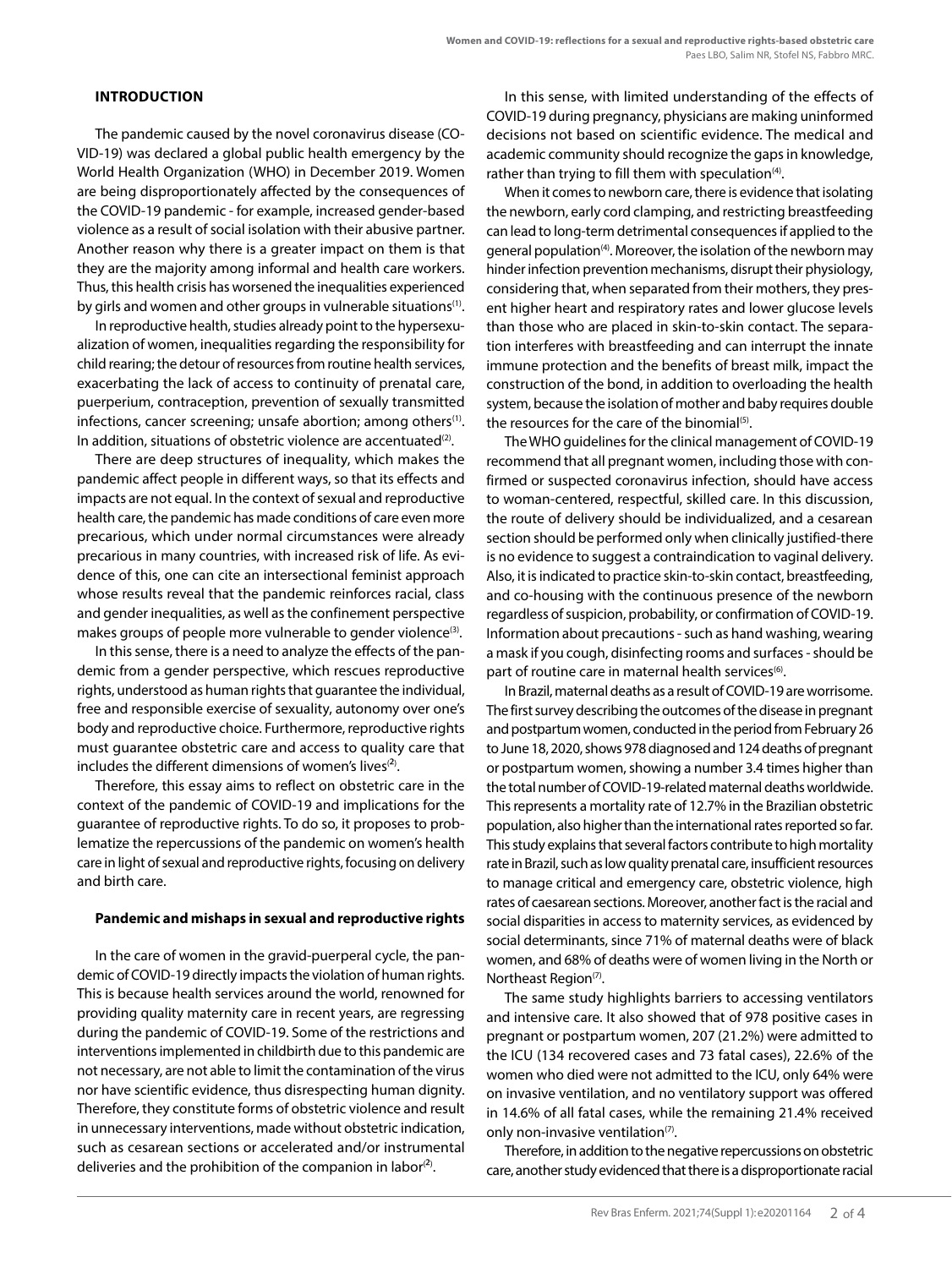impact of COVID-19 between black and white women. The age profile and associated morbidities are equivalent, but black women are hospitalized in worse conditions. While 30% of white women are hospitalized with low oxygen saturation, 50% of black women are hospitalized with this parameter, demonstrating less access to care for this group. Furthermore, they are more likely to be admitted to the ICU (19.4%) with mechanical ventilation (7.3%) and to die  $(8.9\%)^{\text{\tiny{(8)}}}$ .

These data show that limited policies that do not target vulnerable populations and do not include the social determinants of health increase social inequities and sexual and reproductive inequities<sup>(9)</sup>. For example, the current situation of women's human rights in childbirth during this pandemic is a perfect example of how little it takes for health systems to violate the rights of mothers and their babies<sup>(2)</sup>. In addition, pregnant women face specific challenges due to their responsibilities in the workforce, as caregivers for children and other family members, in contact with maternity services, and in clinical settings where the risk of exposure to infection is higher(10).

Globally, women's health studies reinforce an arduous path to securing women's rights during the pandemic of COVID-19. The rigorous implementation of science-driven approaches may not keep pace with the threats of this disease due to reduced human capacity, drug and supply shortages, and increased demand on already overburdened sexual and reproductive health services<sup>(9)</sup>.

Thus, the pandemic of COVID-19 interferes with human rights in many ways, across people, systems, and social levels, whether through the harm caused during pregnancy, the implementation of strict isolation and infection control recommendations, as well as imbalances in health service delivery, disruption of routine essential services, and reallocation of scarce health care workers. The pandemic also showed an increase in interventions without scientific evidence<sup>2</sup>, and detour of resources from essential sexual and reproductive health care by prioritizing the COVID-19 response. Furthermore, the risks of maternal and child morbidity and mortality have increased due to unplanned pregnancies and lack of access to services<sup>(10)</sup>.

Therefore, adversities in reproductive health can only be overcome when public health responses to COVID-19 leverage intersectoral structures based on human rights. That said, there is an urgent need to ensure actions aimed at maternal health in the assistance, during and after the pandemic, which value the access to qualified health care team and services for a model of obstetric care centered on women<sup>(9)</sup>.

# **FINAL CONSIDERATIONS**

Worldwide, the consequences of COVID-19 are falling hardest on women, both because of the economic and social impacts evidenced in working conditions, especially in the private sphere, and because of the inequities in sexual and reproductive health, which do not recognize the inequalities of gender, race and social class, which, besides being structural, are avoidable, unfair and maintain different forms of violence. In Brazil, the assistance to women in the gravidic-puerperal cycle is weakened, either by lack of planning of specific public policies, or by frequent changes in the management of the Brazilian Ministry of Health, or by the lack of monitoring of the Stork Network. An example is the contraception policy that, when not strongly offered and accompanied in its risks, can aggravate the increase in maternal and neonatal mortality, the increase in unsafe abortions and unwanted pregnancies. Thus, the adequate access to services of care to the gravidic puerperal cycle, the reproductive planning and the complaints that bring threat to the women's health must be considered essential.

Such instability has shamefully placed Brazil in the first place within the ranking of maternal deaths by COVID-19 until August 2020. The recommendations that include pregnant women as a risk group do not enable adequate policies for timely social isolation. Moreover, other proposals are moving through the Brazilian Congress at a pace that does not meet the current need, collaborating so that women remain exposed and vulnerable.

Containment measures that prioritize maternal health are urgent, as well as transparency from the Brazilian Ministry of Health in the disclosure of data for timely intervention. These facts impose an obstacle to the country to achieve the priorities of the global agenda and meet the Sustainable Development Goals by 2030, especially by the cases of maternal near miss and maternal mortality.

## **REFERENCES**

- 1. ONU Mulheres Brasil. Gênero e covid-19 na américa latina e no caribe: dimensões de gênero na resposta [Internet]. Brasília: ONU Mulheres Brasil; 2020[cited 2020 Aug 12]. Available from: http://www.onumulheres.org.br/wp-content/uploads/2020/03/ONU-MULHERES-COVID19\_LAC.pdf
- 2. Sadler M, Leiva G, Olza I. COVID-19 as a risk factor for obstetric violence. Sex Reprod Health Matters [Internet]. 2020 [cited 2020 Sep 2];28(1):1-4. https://doi.org/10.1080/26410397.2020.1785379
- 3. Hinz K, Zubek I. Why the COVID-19 Pandemic Needs an Intersectional Feminist Approach. Rosa-Luxemburg-Stiftung [Internet]. Berlin: Rosa-Luxemburg-Stiftung; 2020 [cited 2020 Aug 20]. Available from: https://www.rosalux.de/en/news/id/42062/ why-the-covid-19-pandemic-needs-an-intersectionalfeministapproach?cHash=82963ceb141a9a3480bfe2684d6e797b
- 4. Schmid MB, Fontijn J, Ochsenbein-Kölble N, Berger C, Bassleret D. COVID-19 em mulheres grávidas. Lancet Infect Dis. 2020;20(6):653-3. https://doi.org/10.1016/S1473-3099(20)30175-4
- 5. Stuebe A. Should infants be separated from mothers with COVID-19? first, do no harm. Breastfeed Med. 2020;15(5):351-2. https://doi. org/10.1089/bfm.2020.29153.ams
- 6. World Health Organization (WHO). Clinical management of severe acute respiratory infection (SARI) when COVID-19 disease is suspected: interim guidance[Internet]. Genebra: World Health Organization; 2020 [cited 2020 Mar 13]. Available from: https://apps.who.int/iris/ bitstream/handle/10665/331446/WHO-2019-nCoV-clinical-2020.4-eng.pdf?sequence=1&isAllowed=y